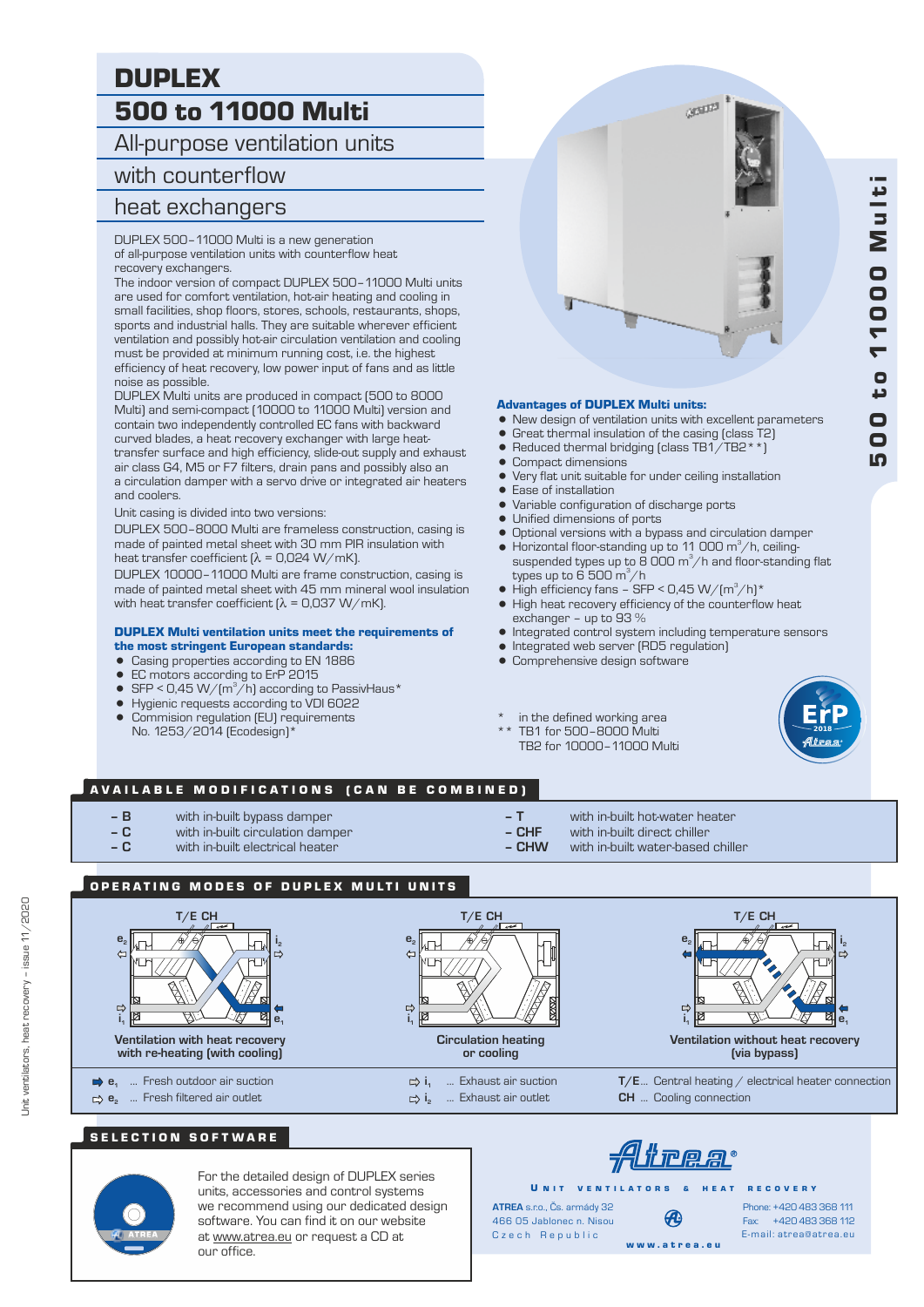# PERFORMANCE GRAPHS

#### D U P L E X M U L T I

| <b>DUPLEX Multi</b>                                                                                                                                                                                                                  |                 | 500                                    | 1000              | 1500    | 2500    | 3500    | 5000    | 6500    | 8000    | 10000                    | 11000   |
|--------------------------------------------------------------------------------------------------------------------------------------------------------------------------------------------------------------------------------------|-----------------|----------------------------------------|-------------------|---------|---------|---------|---------|---------|---------|--------------------------|---------|
| Supply air - max. $1$                                                                                                                                                                                                                | $m^3h^1$        | 660                                    | 200               | 2 200   | 3400    | 4600    | 6400    | 7600    | 9600    | 11 100                   | 13050   |
| Extraction air $-$ max. $11$                                                                                                                                                                                                         | $m^3h^1$        | 670                                    | 150               | 1800    | 3200    | 4 200   | 6350    | 7500    | 9 100   | 10700                    | 12 300  |
| Max. airflow according to ErP 2018 <sup>5</sup>                                                                                                                                                                                      | $m3h-1$         | 550                                    | 850               | 1600    | 2 3 5 0 | 2800    | 4250    | 5000    | 5700    | 7700                     | 8 3 0 0 |
| Heat recovery efficiency <sup>21</sup>                                                                                                                                                                                               | %               | up to 93 %                             |                   |         |         |         |         |         |         |                          |         |
| Number of versions and positions                                                                                                                                                                                                     | $\qquad \qquad$ | see table "Mounting positions", page 4 |                   |         |         |         |         |         |         |                          |         |
| Weight <sup>3]</sup>                                                                                                                                                                                                                 | kg              | $80 - 110$                             | $95 - 130$        | 200-280 | 290-370 | 320-390 | 370-450 | 480-560 | 580-670 | 1170-1280 1230-1350      |         |
| Max. power input                                                                                                                                                                                                                     | kW              | 0,3                                    | 0,7               | 1,2     | 2,6     | 4,5     | 6.7     | 7,3     | 9,3     | 10,7                     | 10,8    |
| Voltage                                                                                                                                                                                                                              | $\vee$          | 230                                    | 230               | 230     | 400     | 400     | 400     | 400     | 400     | 400                      | 400     |
| Frequency                                                                                                                                                                                                                            | Hz              | 50                                     |                   |         |         |         |         |         |         |                          |         |
| Revolutions - max.                                                                                                                                                                                                                   | $min-1$         | 4 3 0 0                                | 3 3 5 0           | 2920    | 3000    | 2980    | 2700    | 2820    | 2570    | 2570                     | 2 130   |
| Heating output $E$ low - max. $5$                                                                                                                                                                                                    | kW              | 1,8                                    | 1,8               | 2,1     | 4,2     | 7,2     | 7,2     | 9,9     | 9,9     | $\overline{\phantom{0}}$ | -       |
| Heating output E high - max. 5)                                                                                                                                                                                                      | kW              | $\overline{\phantom{0}}$               | $\qquad \qquad -$ | 4,2     | 8,4     | 10.8    | 12,6    | 14,7    | 14.7    | $\overline{\phantom{0}}$ | -       |
| Heating output $T - \text{max.}^{4}$                                                                                                                                                                                                 | kW              | 5                                      | 14                | 22      | 30      | 42      | 51      | 71      | 88      | 95                       | 100     |
| Cooling output CHW - max. 41                                                                                                                                                                                                         | kW              | 4                                      | 8                 | 16      | 22      | 30      | 42      | 56      | 62      | 65                       | 70      |
| Cooling output CHF - max. 41                                                                                                                                                                                                         | kW              | 3                                      | 6                 | 10      | 13      | 25      | 37      | 41      | 50      | 60                       | 65      |
| <b>AND CONTRACT CONTRACT OF CONTRACT CONTRACT CONTRACT CONTRACT CONTRACT CONTRACT CONTRACT CONTRACT CONTRACT CONTRACT CONTRACT CONTRACT CONTRACT CONTRACT CONTRACT CONTRACT CONTRACT CONTRACT CONTRACT CONTRACT CONTRACT CONTRAC</b> |                 |                                        |                   |         |         |         |         |         |         |                          |         |

 $^{41}$ Maximum flow rate through units at zero external pressure<br><sup>a)</sup> According to air volume

 $\sigma^{\rm (3)}_{\rm (1)}$  Depending on equipment<br> $\sigma^{\rm (4)}_{\rm (2)}$  Depending on register type, liquid and flow rates

<sup>5)</sup> For detailed information please use our DUPLEX selection software.

#### P E R F O R M A N C E S U M M A R Y



#### HEAT RECOVERY EFFICIENCY



### HE A TING AND COOLING PERFORMANCES

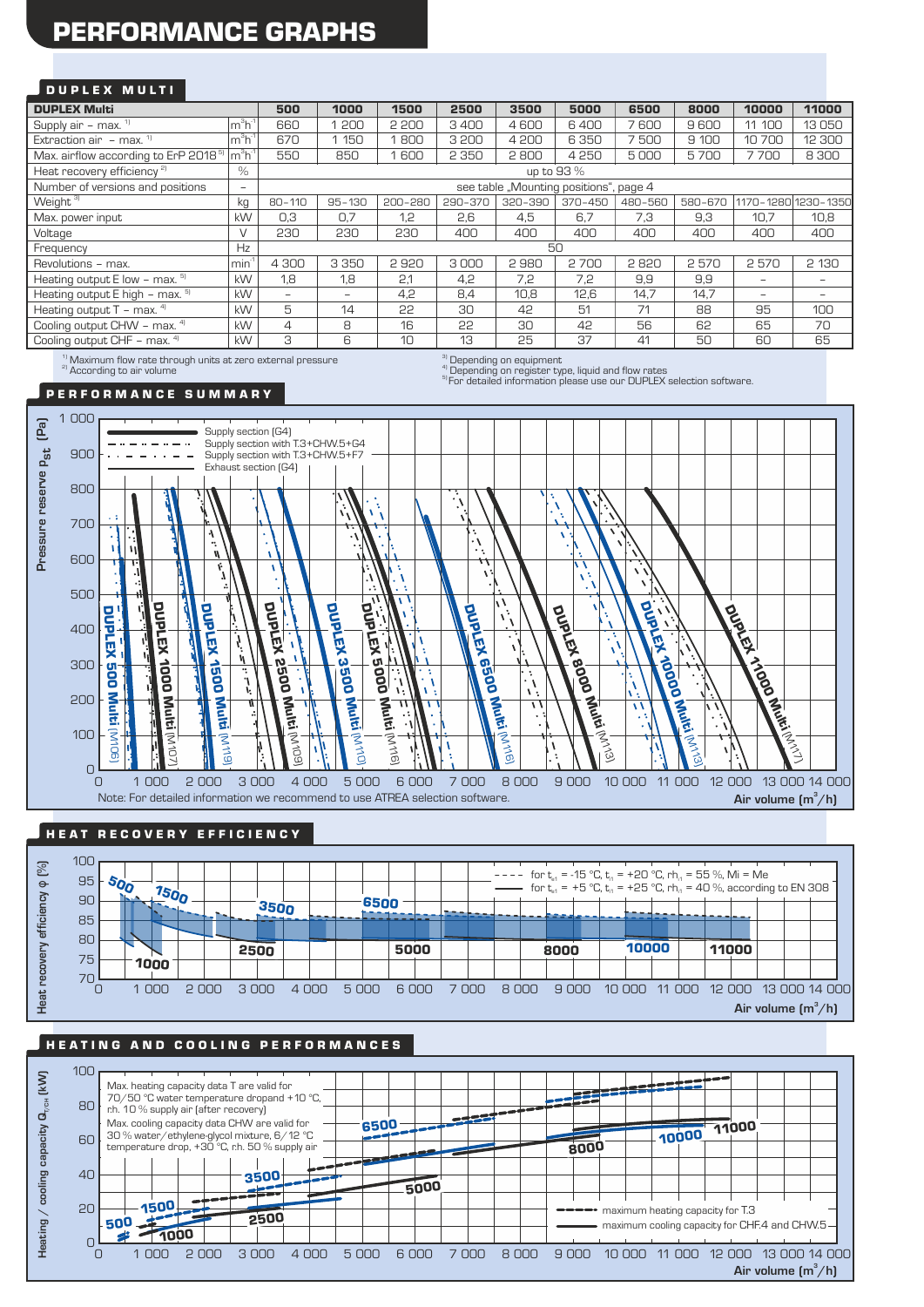# **DIMENSIONS**



#### TYPES AND DIMENSIONS OF CONNECTING PORTS









Port with damper (inlet, outlet)





E

गागेगाग





Port with damper and flexible flange (inlet only)



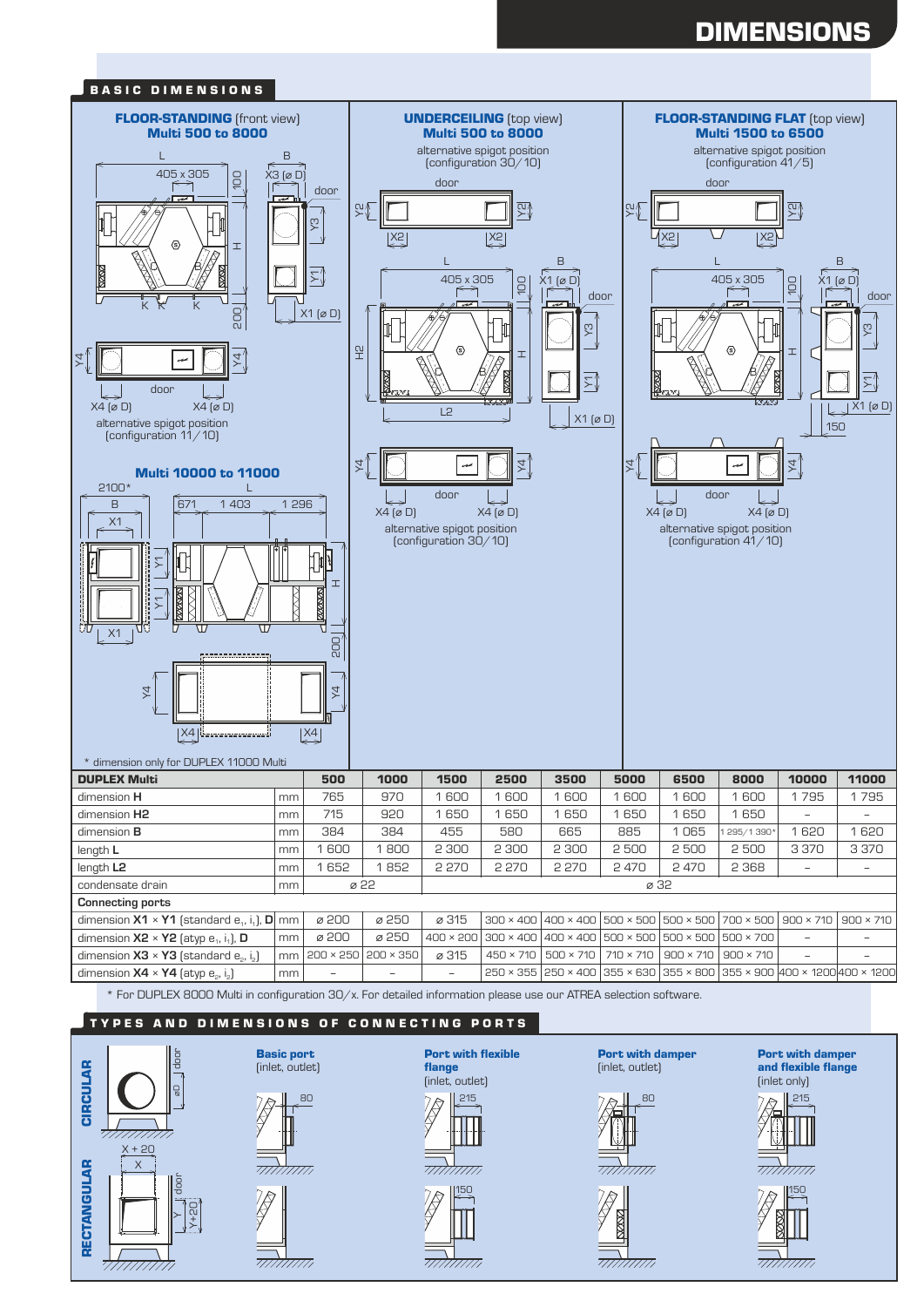## INSTALLATION VERSIONS AND CONNECTING PORTS

DUPLEX 500 to 11000 Multi units are available in a range of versions to facilitate their installation in the machine room. This significantly increases options to install DUPLEX Multi units in cramped spaces.

For structural reasons and to ensure condensate drain it is not possible to have all units available in all mounting positions. Detailed drawings are shown in the summary table "Mounting positions".

DUPLEX Multi units are characterised by a wide range of accessories – the ports may be optionally fitted with flexible flanges and inlet ports may have shut-off dampers if required.

## MOUNTING POSITIONS

FLOOR-STANDING configuration 10/0 to 11/10 - door-side view (up to 8 configurations in total)



e,  $\subset$ 10 e1 i, uihuuniiniuuniin





-9 4 e, i, 30 弓  $\ddot{\mathbf{e}}_1$ i,  $\Omega$ 介



FLOOR-STANDING FLAT POSITION

Multi 500 to 8000

POSITION

CEILING-SUSPENDED



configuration 40/0 to 41/15 - top view (up to 32 configurations in total)





500 and 1000 Multi units are available in following configurations:

– horizontal: 10/0, 11/0

– ceiling - suspended: 30/0, 30/1, 30/4, 30/5, 31/0, 31/1, 31/4, 31/5

For more detailed technical information check out ATREA selection software.

### OTHER CONFIGURATIONS OF DUPLEX MULTI



UPRIGHT POSITION<br>DUPLEX Multi-V 1500 to 8000 DUPLEX Multi-N 1500 to 1 DUPLEX **Multi-V** 1500 to 8000 DUPLEX **Multi-N** 1500 to 11000

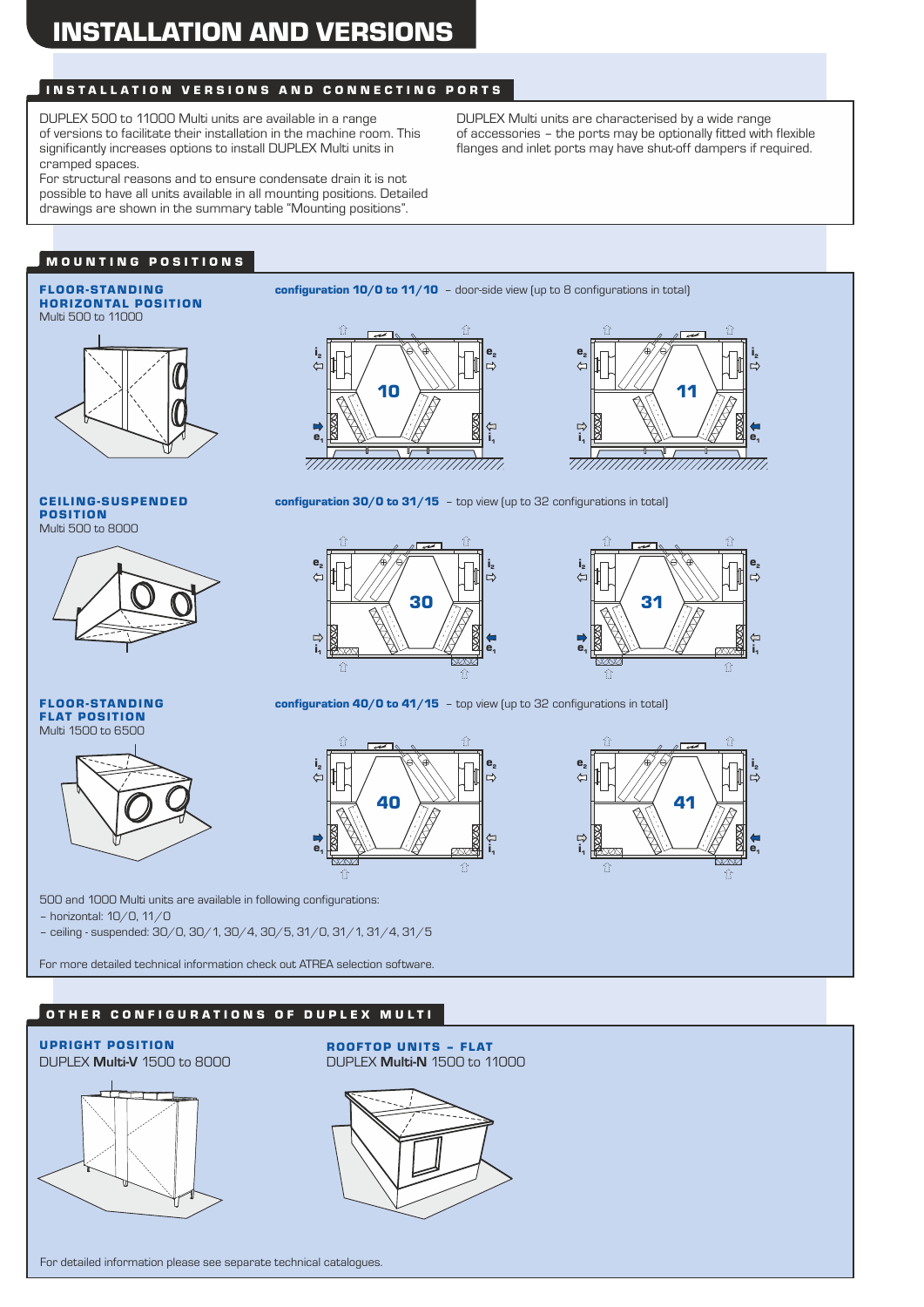#### HANDLING SPACE

DUPLEX units must be installed with the prescribed handling space around the unit in mind.

Below the unit at least 150 mm must be left to install the DN 32 condensate drain line. This line must run through a U-bend at least 150 mm high into a sewer. This space is easily provided when the steel supporting feet supplied as standard are used. Handling space in front of the unit must be maintained for opening the front door, replacing filters and providing servicing and installation access to each unit part.

In addition, each unit must have the minimum handling space of 600 mm from the side of the control system electric switchboard according to CSN. Each drawing shows the minimum handling space.

Units with a heating or cooling control manifold must have free space from the side of the manifold, too.





 $\frac{\text{min. I}}{\text{min. }}$ ceiling min. 



| Typ                | standard door <b>T</b><br>[mm] | hingeless door T<br>[mm] |
|--------------------|--------------------------------|--------------------------|
| DUPLEX 500 Multi   | 800                            | 500                      |
| DUPLEX 1000 Multi  | 900                            | 500                      |
| DUPLEX 1500 Multi  | 1 200                          | 500                      |
| DUPLEX 2500 Multi  | 1 200                          | 600                      |
| DUPLEX 3500 Multi  | 1 200                          | 680                      |
| DUPLEX 5000 Multi  | 1 150                          | 900                      |
| DUPLEX 6500 Multi  | 1 150                          | 1 100                    |
| DUPLEX 8000 Multi  | 1320                           | 1 300                    |
| DUPLEX 10000 Multi |                                | 1600                     |
| DUPLEX 11000 Multi |                                | 1 600                    |

#### ACOUSTIC POWER LW AND ACOUSTIC PRESSURE L

<del>mminimmi</del>i

|                    |                                      |             |            | <b>Acoustic power L. [dB[A]]</b> | <b>Acoustic pressure <math>L_{p3}</math> [dB(A)]</b> |      |                    |
|--------------------|--------------------------------------|-------------|------------|----------------------------------|------------------------------------------------------|------|--------------------|
| <b>Type</b>        | <b>Working point</b>                 | inlet $e_1$ | inlet $i1$ | outlet e <sub>2</sub>            | outlet i <sub>2</sub>                                | unit | at distance of 3 m |
| DUPLEX 500 Multi   | $\frac{300 \text{ m}^3}{h}$ [200 Pa] | 53          | 66         | 80                               | 82                                                   | 59   | 38                 |
| DUPLEX 1000 Multi  | 1 000 $m^3/h$ [200 Pa]               | 66          | 65         | 85                               | 86                                                   | 62   | 42                 |
| DUPLEX 1500 Multi  | 1 500 m <sup>3</sup> /h (200 Pa)     | 61          | 61         | 86                               | 86                                                   | 64   | 43                 |
| DUPLEX 2500 Multi  | $2500 \text{ m}^3/\text{h}$ (200 Pa) | 59          | 55         | 79                               | 79                                                   | 70   | 49                 |
| DUPLEX 3500 Multi  | 3 500 $m^3/h$ [200 Pa]               | 60          | 59         | 91                               | 88                                                   | 70   | 49                 |
| DUPLEX 5000 Multi  | $5000 \text{ m}^3/\text{h}$ [200 Pa] | 68          | 67         | 91                               | 93                                                   | 78   | 58                 |
| DUPLEX 6500 Multi  | 6 500 m <sup>3</sup> /h (200 Pa)     | 70          | 71         | 95                               | 95                                                   | 76   | 55                 |
| DUPLEX 8000 Multi  | 8 000 m <sup>3</sup> /h (200 Pa)     | 75          | 74         | 99                               | 96                                                   | 69   | 49                 |
| DUPLEX 10000 Multi | 9 000 $m^3/h$ (200 Pa)               | 66          | 67         | 98                               | 97                                                   | 74   | 53                 |
| DUPLEX 11000 Multi | 10 000 m <sup>3</sup> /h (200 Pa)    | 63          | 64         | 88                               | 88                                                   | 73   | 52                 |

Control modules

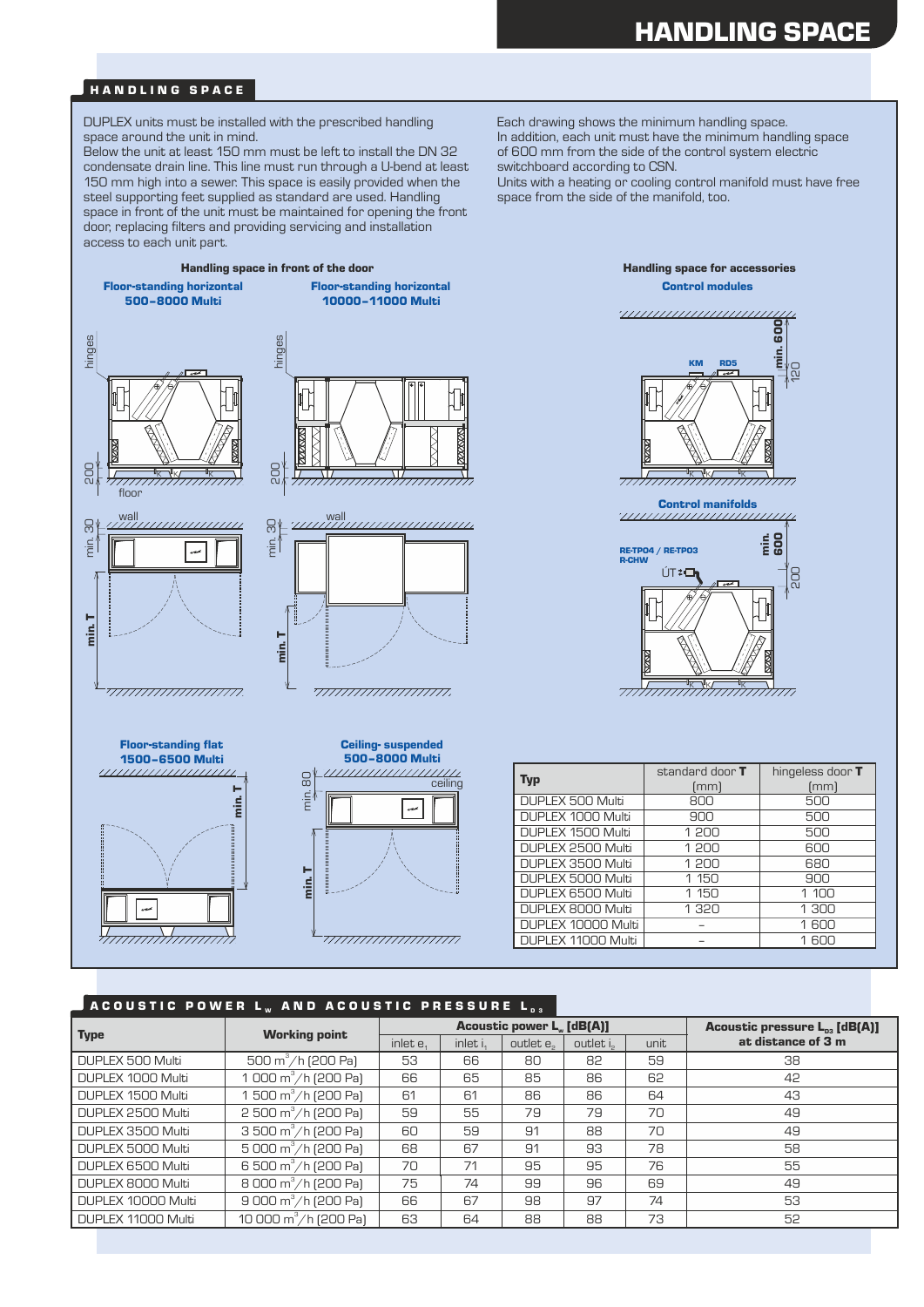### DUPLEX MULTI - BASIC UNIT



#### **DUPLEX 500–8000 Multi Basic configuration**

The compact unit consists of supply and exhaust free-wheel fans with electric motors in anti-vibration mounting, removable counterflow air-to-air heat recovery core assembled from thin plastic plates, removable G4, M5 or F7 supply and exhaust air filters, and a condensate pan with flexible hose. A front door enables easy access to all built-in components and filters. **DUPLEX 9000–11000 Multi**

The unit consists of 3 separate sections:

1 – supply free-wheel fan with electric motors in anti-vibration mounting, removable supply filter G4, M5 or F7

- 2 cross-flow heat recovery exchanger with an electric motor, a belt pulley and a belt
- 3 exhaust free-wheel fan with electric motors in anti-vibration mounting, removable exhaust filter G4, M5 or F7 A front door enables easy access to all built-in components and filters.

The units meet requirement in accordance with Commision regulation (EU) No. 1253/2014 (Ecodesign) in the defined working area



#### Fans

All units are equipped with high-efficiency fans (ebm-papst and Ziehl Abegg) with free-running impellers and backward curved blades. Ventilators of DUPLEX 500 to 11000 Multi units meets the requirements of the ErP 2015.



#### Heat recovery exchanger

The only heat recovery core type S7 or S3 made of plastic in counterflow arrangement with high efficiency – up to 93 %.

### DUPLEX MULTI - MODIFICATION DESCRIPTION



#### By-pass ("B")

It is fitted next to the recovery core inside the unit; it does not increase size of the unit. The standard actuator is BELIMO 24 V; other types are available upon request. By-pass of the plate heat recovery core on supply air side. By-pass consists of an opposed-blade damper and an actuator.



#### **Mixing damper ("C")**

The mixing damper is used to mix exhaust and supply air. Circulation valve consists of an opposed-blade damper and actuator. It is fitted next to the recovery core inside the unit, it does not increase the size of the unit. The standard actuator is BELIMO 24 V; other types are available upon request.



#### Hot water heating coil ("T")

Built-in water-to-air three-row (possibly five-row) heating coil; made of copper pipes and aluminum fins. Designed for systems up to 110 °C and 1,0 MPa. The coil is standardly equipped with flexible connection and a steam-gas capillary thermostat for freeze protection. Units in modification T (with heating coil) must be equipped with e<sub>1</sub> supply air shutoff damper; an actuator with springreturn function is reccommended. A coil hydraulic kitfor heating capacity control of RE-TPO4 or RE-TPO3 type can be supplied with the coil upon request.



#### Electric heating coil ("E")

Integrated electric heating coils consist of PTC (Positive Temperature Coefficient) cells; they are generally used to heat up supply air. By default, electric heating coils always include protective thermostats (operational as well as emergency with manual reset) and regulation module KM featuring power switching elements with so called "zero" switching function (SSR). Built-in electric heating coils are offered in the 500–8000 Multi units in two power options (basic and powerful). For more information please refer to the selection software DUPLEX.



#### Direct expansion (DX) coil ("CHF")

A built-in coil made of copper pipes and aluminum fins, including a condensate pan with individual condensate drainage and a pressure switch for freeze alarm. Three- or four-row coils with various evaporate temperature are chosen depending on capacity required, refrigerant type and air parameters. Optionally it is possible to deliver double-circuit evaporator in division 1:1 or 1:2, or completely atypical with needed capacity.



#### **Chilled water cooling coil ("CHW")**

A built-in coil made of copper pipes and aluminum fins, including a condensate pan with individual condensate drainage. Threeor five-row coils are chosen depending on capacity required, cooling medium type and air parameters. The cooling coil can be equipped with the R-CHW2 or R-CHW3 hydraulic kit on request.

#### E.x

Me.xxx; Mi.xxx

DUPLEX xxxx Multi

**Sx** 

B.x

C.x

T.x

#### CHF.x

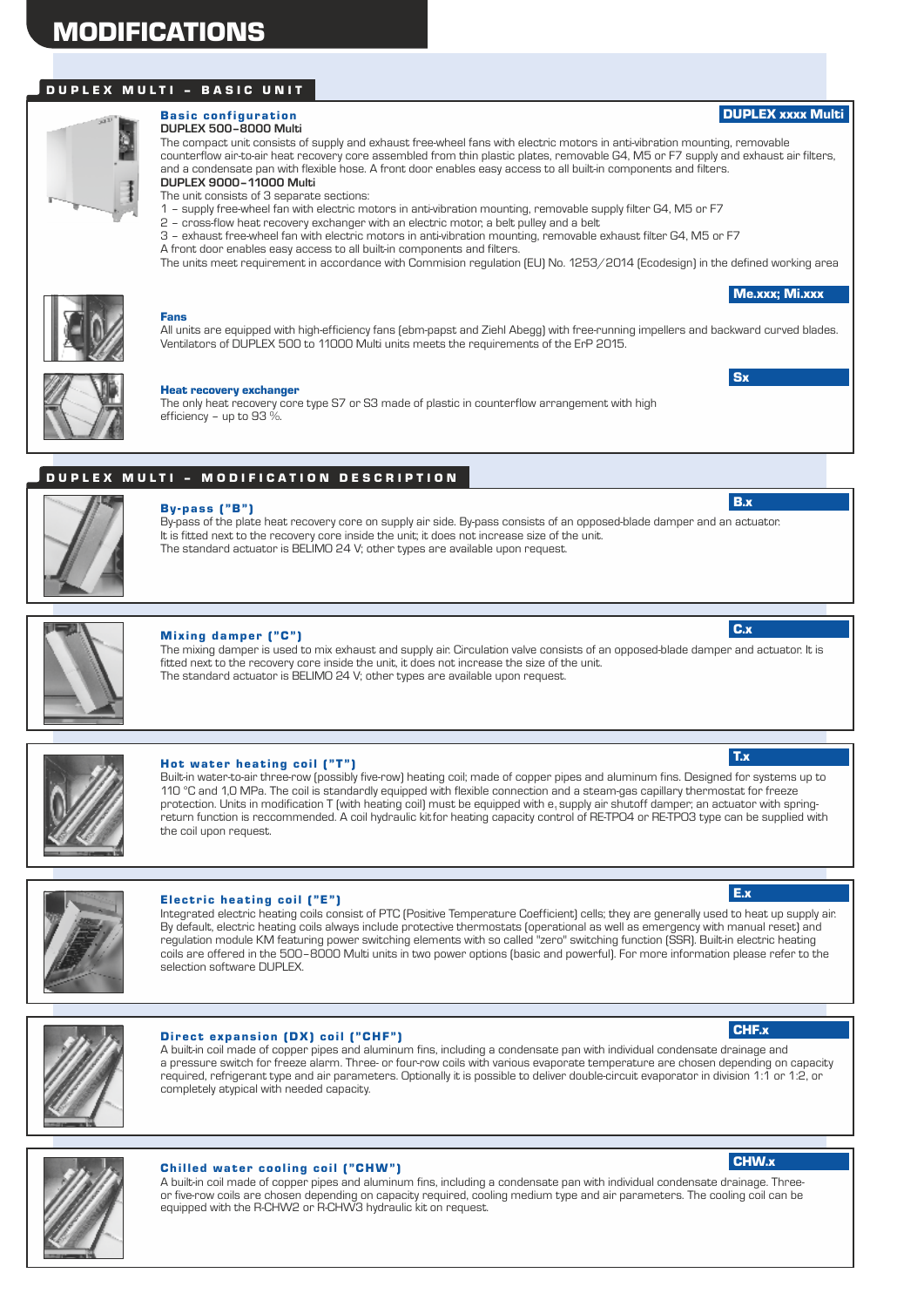# ACCESSORIES

#### OTHER OPTIONAL ACCESSORIES (BASIC OVERVIEW)

#### Ke.xxx; Ki.xxx

Shutoff damper  $e_1$ ; i<sub>1</sub> Shutoff dampers standardly fitted with BELIMO actuators are located in the air inlet port. The following damper types are available: -- **fresh air damper e** - mandatory for C **<sup>1</sup>** modification (with mixing damper) and

- T modification (with heating coil)
- -- **exhaust air damper i<sup>1</sup>**

### Heating coil hydraulic kit

#### RE-TPO.x



Its function is to control heating capacity of a heating coil. It consists of a three-speed pump, two globe shutoff valves and connection pipes. Further equipment depends on the type: –**RE-TPO4** – four-way mixing valve with an actuator for digital control system

–**RE-TPO3** – three-way mixing valve with an actuator for digital control system



#### **Tube manometers** MFF

Accessory for filters for simple view of current pressure drop. The tube manometers are obligatory for hygienic unit design in accordance with the VDI 6022.

#### Delivery of diassembled unit

Casing insulation class T3, thermal bridging class TB2. All units can be delivered dismantled on request. The unit is to be assembled by rivets and bolts directly on site, therefore the unit can be installed in inaccessible location.



TPO

# Hot water heating coil (TPO)

Separately supplied coil for installation into round duct.

It is suitable for cramped locations, where it is impossible to put the coil inside the unit, as well as for rooftop units.

The coil is standardly equipment with the steamgas capillary thermostat.

Capacities and diameters can be found in respective catalogue sheets.



#### Constant air flow CF.XXX

Manometers reading fan pressure together with controls, enables intelligent fan control of preselected airflow. This accessory assumes the unit is equipped with ATREA digital control system. Using a second manometer (optional accessory) in the supply air duct enables the user to control constant pressure in the supply duct. and pressure



#### **Air filtration**

### Fe.xxx; Fi.xxx

All DUPLEX Multi units can be equipped with supply or exhaust air filtration of M5 or F7 class instead of standard G4 class. Pressure drop of the filter is then 50 to 100 Pa (clean filter) depending on air flow rate, unit type and dirt accumulated.

## hydraulic kit Cooling coil

### R-CHW.x

FK.x

H.P

Its function is to control cooling capacity of a chilled-water cooling coil. It always consists of two globe shutoff valves and connection pipes. Further equipment depends on the type:

- **–R-CHW3** three-way mixing valve with an actuator
- - **–R**-**CHW2** throttling valve with an actuator for digital control system



#### Spare cartride filters

Replacement filter cartridges in different sizes based on the unit type. Available in G4, M5 and F7 filtration class.



# Flex ible

connections Round and rectangular ports can be equipped with flexible connections upon request.



### Electric heating coil (EPO-V)

Separately supplied heating coil to be fitted into round or rectangular duct. Capacities and diameters can be found in respective catalogue sheets.

#### Electric preheaters EPO-V

EPO-V electric heating coils to provide the antifreeze protection of the heat recovery exchanger when equal-pressure ventilation is continuously required. It is installed inside a duct on the outdoor supply air side of the unit  $[e_1]$ . This accessory assumes the unit is equipped with ATREA digital control system.

EPO-V



### Hingeless door **External switchboard**  $\begin{bmatrix} \Box & \partial \overline{\partial} & \Box \end{bmatrix}$  External switchboard

It is possible to supply control module in external version with various cable length.



When needed it is possible to deliver door without standard hinges – than necessary manipulation space is reduced. DUPLEX 9000 and 11000 Multi are supplied hingeless standardly.